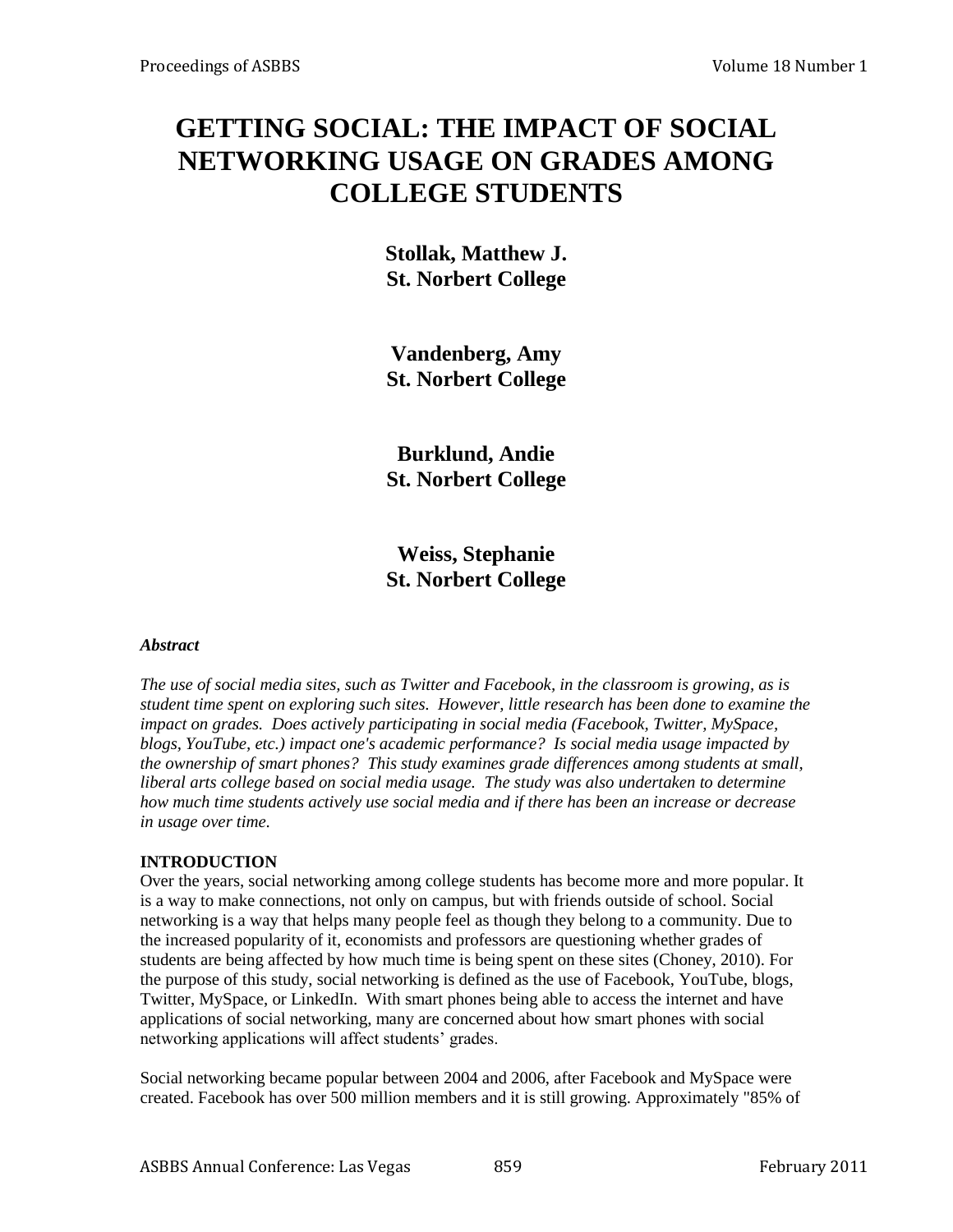undergraduate students [are] Facebook users (Schneider, 2009)." These numbers are only expected to grow since the number of members continues to grow. And this is not only true for Facebook. Numbers for YouTube closely follow as well (University of New Hampshire, 2009).

Smart phones are a new concern to the academic world when it comes to social networking. A smart phone is a cell phone that "allows users to choose the applications they want to install" while acting as a communication and computing device (tech-faq.com). A study done at Ball State showed that the number of smart phones purchased by students had doubled over the last year (Hernandez, 2010). This means that 27% of students had smart phones as of February 2009; and as of February 2010, 49% of students had a smart phone. The reason that owning a smart phone has made colleges more aware of grades relating to the smart phone is because "9 in 10 students with smart phones access the internet from the device," which allows for easier access to social networking sites as well (Hernandez, 2010). However, when looking at mobile phones as a whole, only "1 in 10 used the device's browser to connect to a social network" (Gonsalves, 2010).

Several studies have been done regarding social networking and grades. Whittemore School of Business and Economics recently conducted a survey of over 1,000 students. They asked questions regarding which social network sites were used, how much time they spent on a site, what their grade point average (GPA) was, and what they were going to school for. It was concluded that there is no correlation between how much time is spent on a social networking site and grades (Martin, 2009).

The University of New Hampshire agrees, and believes that current college students grew up in the technology era and social networking is now just a part of a student's daily routine. Their research show that "63% of heavy users received high grades, compared to 65% of light users" (U of NH, 2009). The University of New Hampshire said that a majority of students use social networking for social connections and entertainment, but are also using it for education and professional reasons.

Northwestern University recently published research stating that social networking sites are not affecting students' GPAs. In fact, ethnic background, and parental education appears to have more of an influence than the amount of time used on social networking sites. Northwestern researchers believe that "social networking use didn't affect the difference in GPAs between male and female or white and African American students. However, social network use did eliminate the difference in GPAs between students whose parents had differing levels of higher education" (Cheng, 2010). When researchers controlled the demographic of parental education, there seemed to be a positive relationship between internet use and GPA.

However, there are always two sides to every story. Karpinski focused on the relationship between time spent on Facebook and the academic performance of students (San Miguel, 2009). The overall finding indicated "more time on Facebook equals slightly lower grades" (San Miguel, 2009). In Karpinski's study the average Facebook user had a GPA of 3.0 to 3.5, while the non-Facebook user had a GPA of 3.5-4.0. Also, the average Facebook user studied for 1-5 hours per week, while the non-Facebook user would student 11-15 hours per week. Many researchers are aware that Facebook is not the only thing that could possibly be taking away study time. However, 55% of those surveyed "access their pages several times a day or at least once a day for a long period of time" (San Miguel, 2009). This time has to eat away at study time.

Kirschnera revealed that students who multi-task between social networking sites and homework are likely to have 20% lower grades than a student who does not have a social networking site in visual range. Kirschnera believes that even running a social networking site on the background on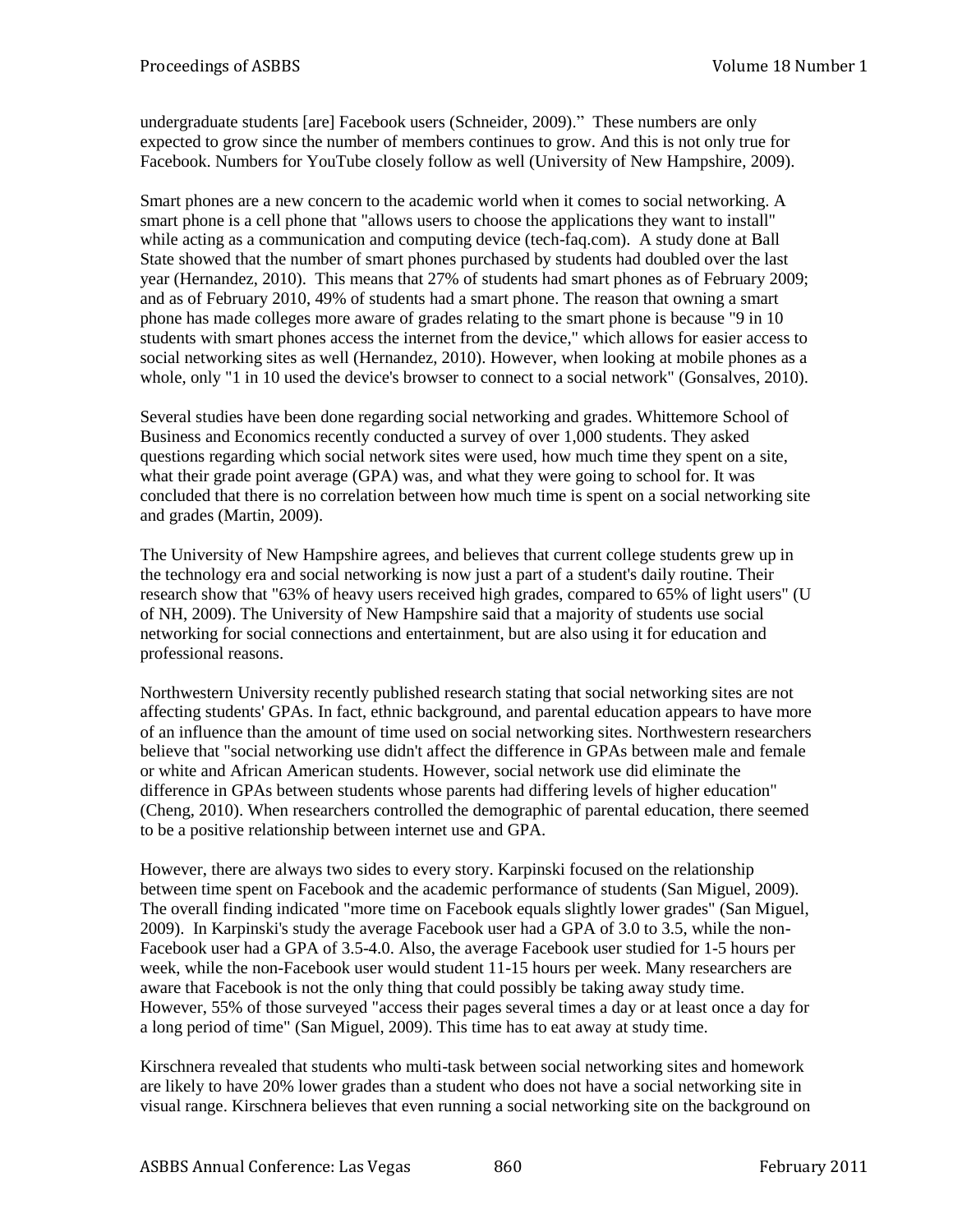a student's PC while studying or doing homework could lower a student's grade. He believes that "the problem is that most people have Facebook or other social networking sites, their e-mails and maybe instant messaging constantly running in the background while they are carrying out their tasks" (Enriquez, 2010). Users of Facebook have an average "GPA of 3.06, while non-users have an average GAP of 3.82" (Choney, 2010). Facebook, and other social media websites, are beginning to take up more time due to our society's increasing reliance on computers.

At the American Educational Research Association 2009 annual conference a presentation stated that United States college students who use social networking sites tend to have lower grades. Again, researchers found the same findings as Karpinski. Students who work tend to use social networking sites less than those students who are more activities based within campus. However, "researchers indicated that they couldn't be certain that Facebook use was the direct link to lower grades because of less studying" but they felt that it was an obvious connection to make (Schneider, 2009).

# **HYPOTHESES**

*Hypothesis 1a: Students with smart phones are more likely to be involved with social networking than students without smart phones. Hypothesis 1b: Students with smart phones will spend a longer amount of time on social networking than students without smart phones*

A crucial aspect of using social networking tools such as Twitter is the immediacy of being able to access those sites. Having to be tethered to a central location, such as a computer lab or at a desk, will lessen the likelihood of using and engaging these tools.

## *Hypothesis 2: Social media use will differ based on class standing.*

Certain sites, such as LinkedIn, will have much more value to a senior looking for a job than a freshman spending their first year in college.

## *Hypothesis 3: Social Science majors will utilize social media more than Natural Science or Humanities and Fine Arts majors*

Given the emphasis placed on the application of social networking tools in classes such as marketing, social science majors will more likely use social media more than their peers in other divisions.

*Hypothesis 4: A negative relationship exists between social media use and grade point average.*

As noted earlier, there has been mixed findings regarding use of social media and its impact on grade. We will examine if time spent on social media has a negative impact on grades.

# **METHODOLOGY**

An online questionnaire asking students about social media, and its usage, was sent by e-mail to all students (approximately 2,100) at a small, liberal arts college in the Midwest in the Fall of 2010. A reminder e-mail was sent to all students two weeks later.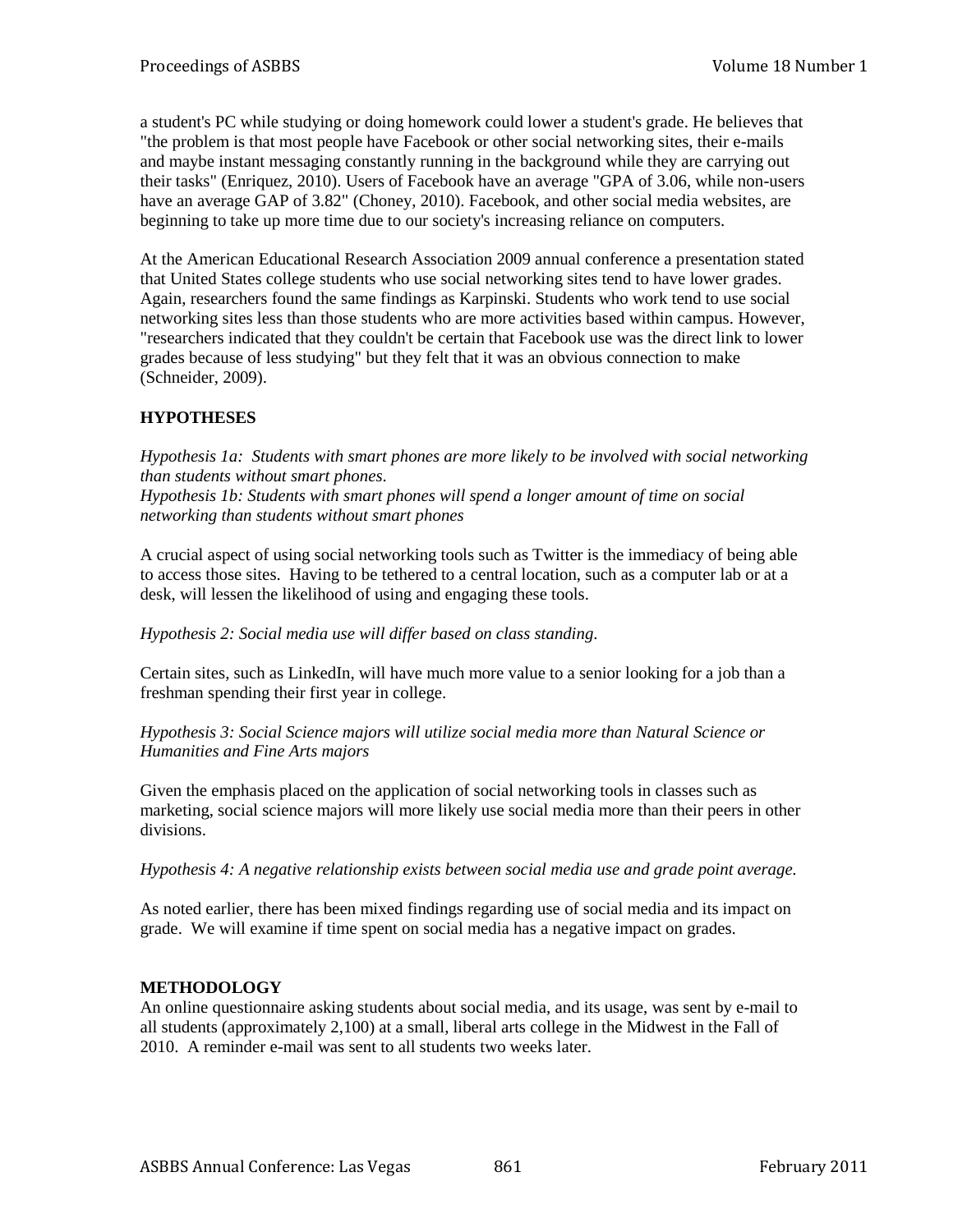# B**ACKGROUND INFORMATION**

Of the approximately 2,100 surveys sent, 430 were received (20.47%). The primary respondents were freshman (42.5%) followed by sophomores (21.6%), seniors (19.8%) and juniors (14.8%). Gender was queried, but more than two-thirds (69.6%) chose not to answer. A significant majority (83.4%) had a grade point average (GPA) above 3.00, with 45.1% self-reporting a GPA above 3.50, 38.3% with a GPA between 3.00 and 3.50, 13.3% between 2.50 and 3.00, 2.7% between 2.00 and 2.5, and 0.5% below 2.00.

31.7% of students were able to access at least one networking site on their phone, with 98.5% able to access Facebook, 72.7% able to access YouTube, 58.3% able to access Twitter, 49.2% able to access MySpace, 45.5% able to access blogs, and 34.8% able to access LinkedIn.

Of the 430 respondents, 97% use one or more of the following social networking sites: Twitter, YouTube, blogs, Facebook, LinkedIn, or MySpace. The largest percentage of respondents used Facebook (95.4%), followed by YouTube (90.7%), reading blogs (27.6%), Twitter (17.6%), LinkedIn (7.2%) and MySpace (3.9%).

The time spent on the social networking sites echoed the order listed above, with 78.3 % indicating they spent the most time on Facebook, followed by YouTube (58.4% ranked it 2nd), reading blogs (41.7% ranked it third), Twitter (26.3 % ranked it fourth), MySpace (29.2% ranked it fifth, and LinkedIn (43.0 % ranked it last).

How much time do students spent on social networking sites? Students, for the most part, spend less than 15 minutes a day on most social media sites. However, Facebook is the exception. A significant majority of students (77.2%) spend more than 30 minutes a day on Facebook. Table 1 demonstrates the time spent on each of the networking sites.

| Twore It millioned present on Third to be center of thing priced |           |          |          |              |          |            |
|------------------------------------------------------------------|-----------|----------|----------|--------------|----------|------------|
|                                                                  | $0$ to 15 | 16 to 30 | 31 to 45 | $46$ to $60$ | 61 to 90 | More than  |
| <b>Sites</b>                                                     | minutes   | minutes  | minutes  | minutes      | minutes  | 90 minutes |
| Twitter                                                          | 65.8%     | 15.8%    | 2.6%     | 10.5%        | 3.9%     | 1.3%       |
| YouTube                                                          | 73.1%     | 16.4%    | 5.6%     | 2.6%         | 1.3%     | 1.0%       |
| <b>Blogs</b>                                                     | 73.2%     | 14.6%    | 8.9%     | 3.3%         | $0.0\%$  | 0.0%       |
| Facebook                                                         | 7.1%      | 15.8%    | 17.8%    | 22.9%        | 17.3%    | 19.2%      |
| LinkedIn                                                         | 97.3%     | 0.0%     | $0.0\%$  | 2.7%         | $0.0\%$  | 0.0%       |
| MySpace                                                          | 94.1%     | 0.0%     | $0.0\%$  | 0.0%         | 5.9%     | 0.0%       |

Table 1: Minutes Spent On Various Social Networking Sites

## **RESULTS**

Two-sample t-tests were conducted to see differences in social media usage between those who have smart phones (and can access social networking tools), and those without smart phones. Significant differences were found in usage of Twitter (t=-2.52, *p=*.012), reading blogs (t=-2.01,  $p = 0.046$ ), Facebook (t= $-2.47$ , p= $0.014$ ) and LinkedIn (t= $-1.68$ ,  $p = 0.047$ ). Those with smart phones were more likely to access these social networking tools than those without a smart phone. No significant difference was found on use of YouTube (t=-0.10, *p*=.920).

Similarly, significant differences were found in the time spent on Twitter (t=2.28, *p*=.013), You Tube (t=2.11,  $p=0.018$ ), and Facebook (t=1.161,  $p=.054$ ). Those with smart phones spent significantly more time engaging in social media than those without smart phones. However, no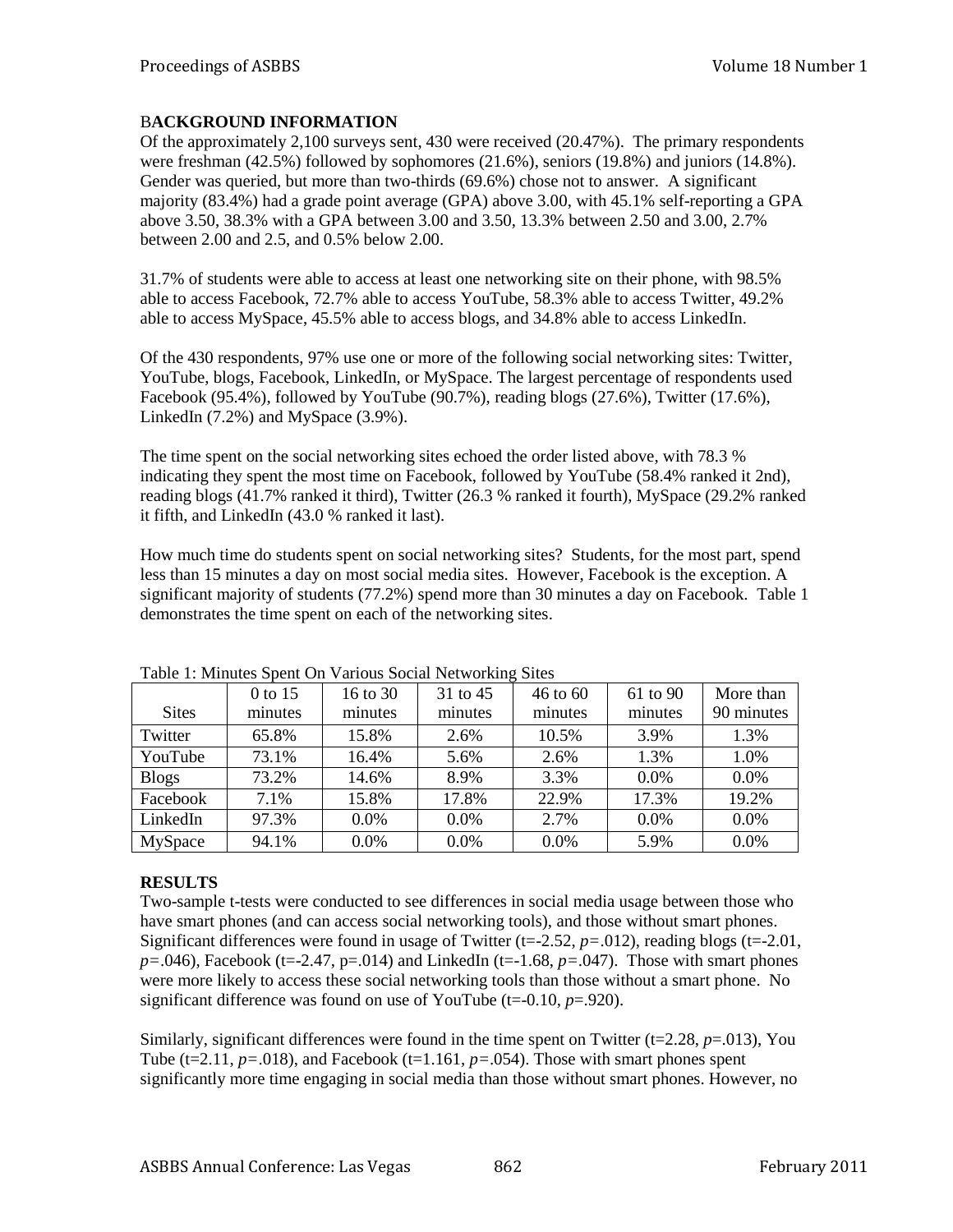significant difference was found in the time spent reading blogs  $(t=0.496, p=0.621)$  or using Linked  $(t=1.00, p=.334)$ .

One-way analyses of variance (ANOVAs) were first conducted to compare differences based on class standing. First, no significant difference was found in use of social media sites (F=.289, *p*=.885) based on one's year in college. No class was more likely to use social networking sites than another.

No significant difference was found in use of YouTube (F=.685, p=.603) or Facebook (F=1.615, *p*=.170) based on class standing. Unfortunately, the sample size was too small for analysis on use of MySpace. However, a statistically significant difference was found in use of Twitter (F=2.344, *p*=.054), blogging (F=2.796, *p*=.026), and LinkedIn (F=13.192, *p*=.000). Juniors and seniors were more likely to use Twitter and read blogs than sophomores and freshman. Similarly, use of LinkedIn increased as one advanced in college.

Similar comparisons were examined in terms of minutes spent on social networking based on class standing. No significant difference was found on time spent on Twitter  $(F=1.921, p=.134)$ , YouTube (F=1.451, *p*=.216*),* blogging (F=1.85, *p*=.124), or LinkedIn (F=.892, *p*=.456). However, a significant difference was found in the amount of time spent in Facebook  $(F=3.273,$ *p*=.012). Sophomores and freshman spent significantly more time on Facebook than juniors or seniors.

One-way ANOVAs were also conducted based on major. No significant difference was found in the use of YouTube ( $F = .546$ ,  $p = .702$ ) or Facebook ( $F = .503$ ,  $p = .734$ ). However, statistically significant differences were found with regard to use of Twitter  $(F=2.492, p=.043)$ , reading blogs  $(F=3.18, p=.014)$ , and LinkedIn  $(F=2.874, p=.023)$ . In the case of Twitter and reading blogs, it was the Humanities and Fine Arts who were more likely on average to access these sites than their Social Science and Natural Science counterparts. However, it was the Social Science majors who were more likely on average to use LinkedIn.

In terms of minutes spent accessing social media sites, there was no significant difference in time spent on Twitter (F=.552, *p*=.698), YouTube (F=1.862, *p*=.116), reading blogs (F=.728, *p*=.575), and LinkedIn ( $F = .411$ ,  $p = .666$ ). There was, however, a significant difference in minutes spent per day on Facebook (F=2.396), *p*=.050). Social Science majors spent more time per day on average than Humanities and Fine Arts and Natural Science majors.

One-way ANOVAs were also conducted to compare differences based on GPA. There was no significant difference based on use of Twitter ( $F=.322$ ,  $p=.863$ ), YouTube ( $F=.831$ ,  $p=.506$ ), blogging (F=1.222, *p*=.301), Facebook (.927, *p*=.448), or LinkedIn (F=.744, *p=*.562). Similarly, there were no significant differences on time spent on Twitter (F=.649, *p*=.586), blogging (F=.769, *p*=.514), or LinkedIn (F=.266, *p*=.849).

There was, however, a significant difference in the amount of time spent on YouTube (F=3.123, *p=*.015). Those with a GPA between 2.00 to 2.50, and 3.50 to 4.00 were spending less time watching videos than those with a GPA between 2.50 to 3.00 and 3.00 to 3.50. Similarly, there was a statistically significant difference in the amount of time spent on Facebook (F=3.840,  $p=0.004$ ). Those with a GPA of 3.5 or higher spent an average of 31 to 45 minutes a day, while those with a GPA of 2.50 to 3.00 and 3.00 to 3.50 spent an average of 46 to 60 minutes a day, and those with a GPA below 2.5 spent an average of 61 to 90 minutes a day on Facebook. Clearly, there is a negative relationship between GPA and Facebook usage.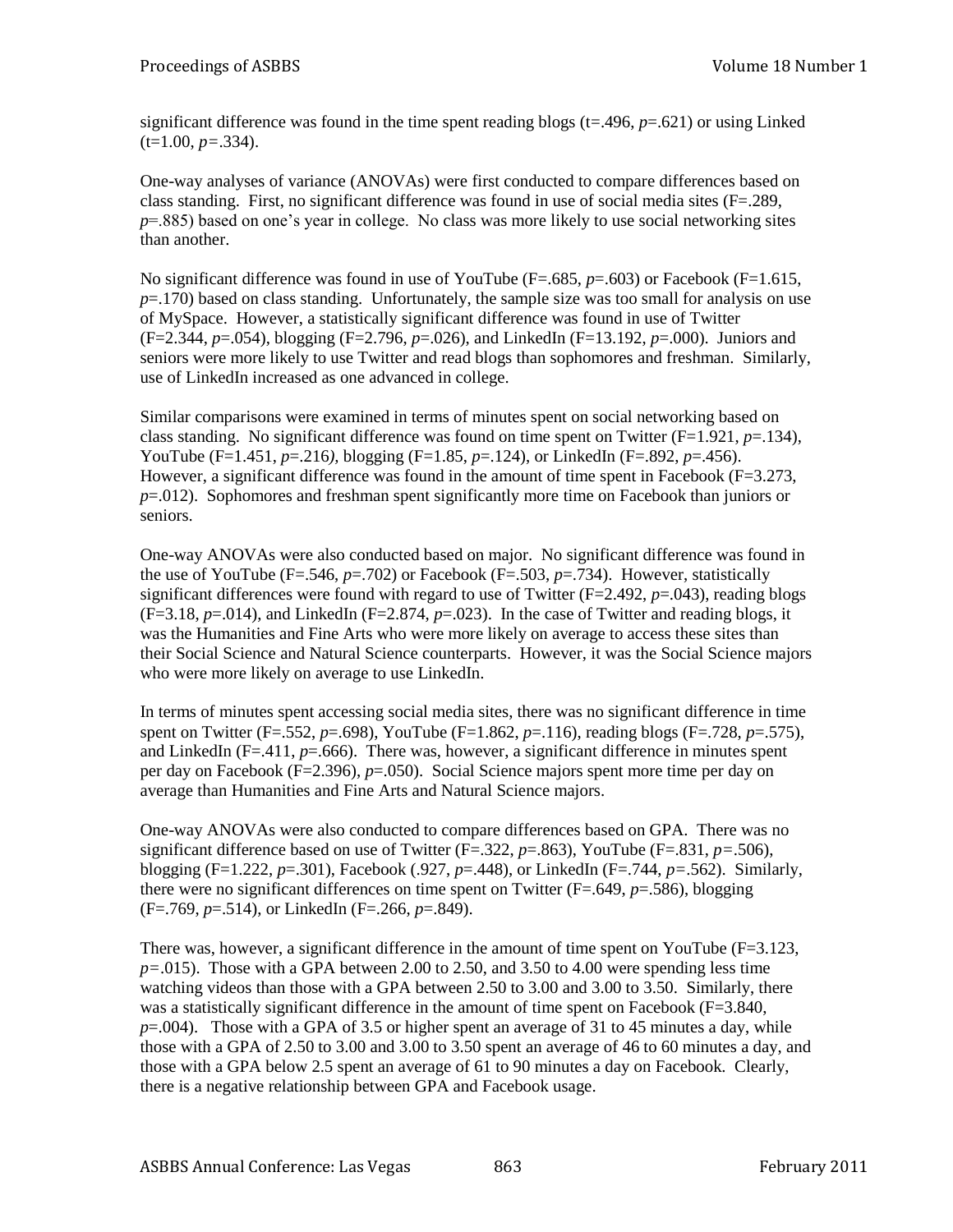## **FINDINGS**

There was general support for hypotheses 1a and 1b. Students who have smart phones were more likely to both access social media tools and spend time engaging with others. From an educational standpoint, this means there may very well be a "digital divide" between those who are making connections with others, and those who might be left behind. Similarly, professors may have to be wary of assigning projects involving social media to students as some may have an advantage in completing the work than others.

There was partial support for hypothesis 2. Juniors and seniors were more likely to use Twitter and LinkedIn, and read blogs, then their younger colleagues. However, other than Facebook, there was no significant difference in the amount of time spent accessing these sites. As expected tools such as Twitter and LinkedIn have more relevance to older students as they try to connect with others in their job search or find work. Similarly, perhaps younger students use Facebook longer as they are building their social connections, whereas older students already have a wellestablished network of friends and colleagues.

There was also minor support for hypothesis 3. Social science majors were more likely to use LinkedIn and spend more time on Facebook. However, it was the Humanities and Fine Arts majors who were more likely to use Twitter and read blogs. Perhaps the difference lies in the emphasis placed on the written word, and Tweeting and reading blogs has more appeal to this group.

Finally, there was little support for hypothesis 4. GPA did not play a role in the use of any of the major social networking tools, and minutes spent on several of the sites did not differ. The major difference lay in time spent with Facebook, which did show a negative relationship between time spent on the social network and one's grades. As noted in table 1, while most students spent 15 minutes or less accessing that particular tool, Facebook was the only social networking site where a majority of students spent more than 30 minutes of their time accessing. Students and teachers should be concerned about its impact on learning.

Some caveats should be mentioned. These findings are based on a relatively small sample at one location. Would similar findings exist in a larger sample from multiple locations? Similarly, not all social networking sites were used equally. A larger sample should be generated with regard to sites such as MySpace.

### **CONCLUSION**

Social networking is here to stay. As demonstrated above, its use has an impact on how students interact with others, and on grades.

### **REFERENCES**

Cain, Jeff (2010). "Online Social Networking Issues Within Academia and Pharmacy Education." University of Kentucky College of Pharmacy, [https://www.ncbi.nlm.nih.gov/pmc/articles/PMC2254235/.](https://www.ncbi.nlm.nih.gov/pmc/articles/PMC2254235/)

Capano, Nicholas, Johanna Deris, and Eric Desjardins (2010). "Social Networking Usage and Grades Among College Students." Whittemore School of Business and Economics, [http://www.unh.edu/news/docs/UNHsocialmedia.pdf.](http://www.unh.edu/news/docs/UNHsocialmedia.pdf)